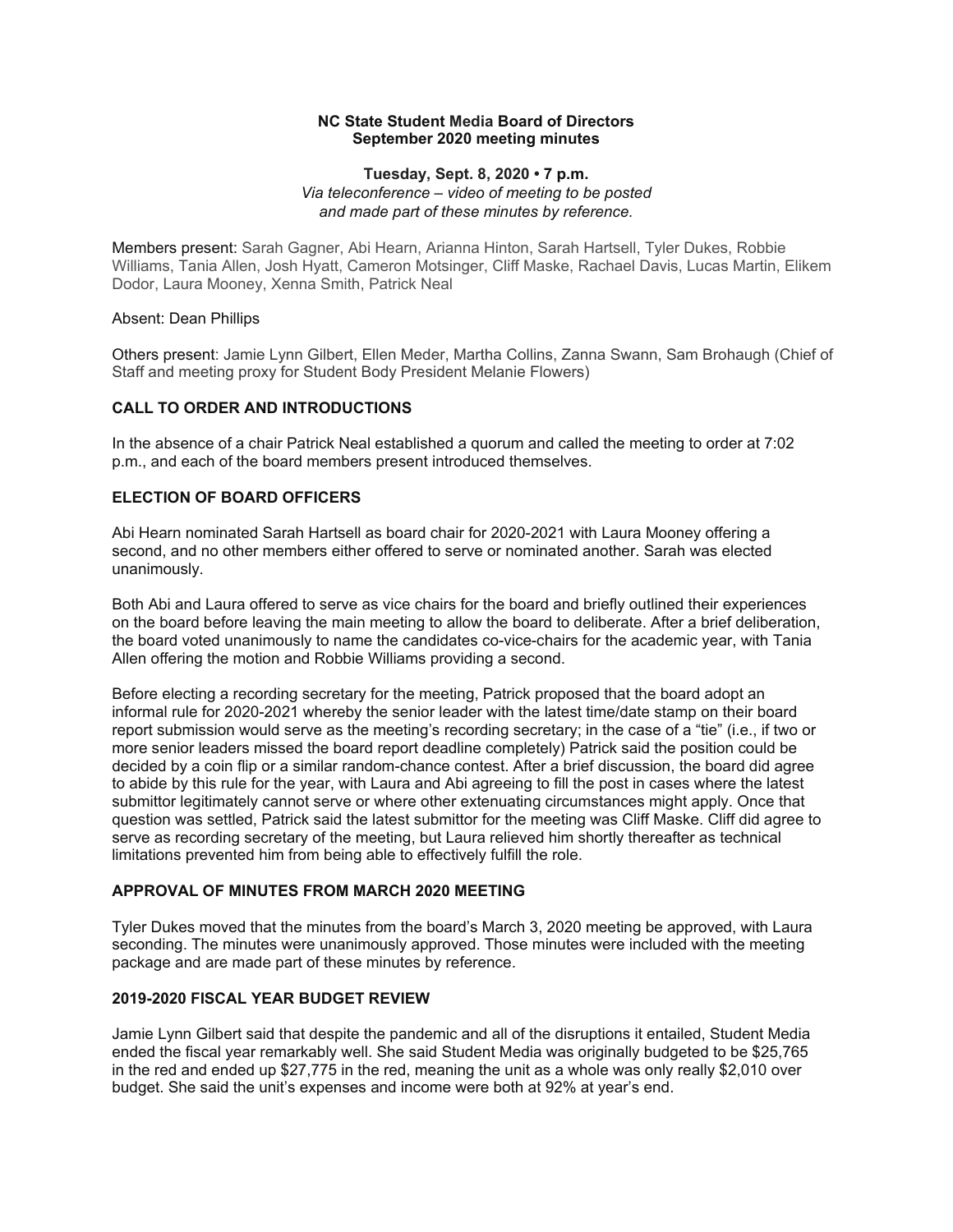In terms of student fee revenue, Jamie said Student Media received just under \$789,000 total of the \$800,000 budgeted. That's an \$11,000 loss, but still 99% of what the unit was supposed to get, so that was very good news given the way the year ended.

 Jamie said Agromeck ended the year with \$12,400 in non-fee revenue, which was about half of its budgeted goal. The goal should, however, have only been \$12,000 since the payment model has changed. Using the accurate figure, Jamie said Agromeck was at 103% of its income goal.

Agromeck spent only 61% of its budget. The bulk of that \$25,000 came from:

- \$16,200 extra budgeted to print the book before the payment model changed.
- • \$4,200 in leadership development not spent due to only one student attending ACP/CMA and the summer retreat and workshop being canceled.
- • \$3,300 in admin service fees not changed because the book wasn't charged until after the transition to the 2020-2021 fiscal year.

 Overall, Jamie said Agromeck ended the year \$11,000 in the black. Payroll was just under \$200 from its budget, so Jamie complimented Agromeck on its good personnel budgeting.

 Jamie said Nubian Message ended the year with just over \$1,500 in non-fee revenue to meet 77% of its goal. She said it is reasonable to think the Nubian could have met its \$2,000 goal had it not been for the COVID-19 pandemic.

 Overall, Jamie said Nubian spent 103% of its budget. Payroll was at 149%, which Jamie said can't be allowed to continue for 2020-2021. Otherwise, savings in printing and summer travel made up most of the difference, but the Nubian still ended the year \$1,400 in the red.

 Since Roundabout's orientation magazine was pushed to a welcome to campus magazine, it ended up about \$2,000 in the red. Only \$4,600 was spent of the \$21,500 budget, but only \$2,560 in income was deposited since all summer 2019 money went to General Administration.

 Technician brought in \$6,500 in June, bringing its non-fee total to \$72,400 and 69% of its goal. With \$20,000+ of that from the Technician 100, Jamie said she believed its non-fee goal of \$52,000 is solid for the current fiscal year.

 Technician ended at 106% of its budget with an additional \$11,000 in expenses. That's from \$14,600 in unbudgeted payroll (114% of its budget), offset a bit by \$4,700 in unused leadership development money. Overall, Technician's expenses came in at \$44,600 in expenses over revenue.

 Jamie said Windhover did great, spending 91% of its budget and making \$307 from T-shirt sales and a \$150 sponsorship from Arts NC State. Windhover ended up \$2,100 in the black, the biggest section of that from unspent leadership development money.

 WKNC was within \$3,000 of its non-fee income goal, which Jamie said it easily would have made from NC State baseball broadcasts had the season not been canceled. She said the station still ended up at 93%, which was outstanding in light of the thousands of dollars of sports broadcast revenue lost to the pandemic.

 WKNC only spent 89% of its budget, leaving \$10,700 unspent. The bulk of that was payroll (\$6,700) with the rest in supplies and current services. WKNC ended the year at \$7,100 in the black.

 Jamie said Student Media General Administration spent 94% of its budget, for a savings of about \$40,000. That money can be broken down into:

- \$13,000 in temp payroll
- \$5,000 in fixed charges, for a set of Adobe licenses the unit has never been charged for
- • \$3,500 in contracted services thanks to savings from WKNC's consulting engineer fees and honoraria unspent from Student Media's quinquennial program review, which was postponed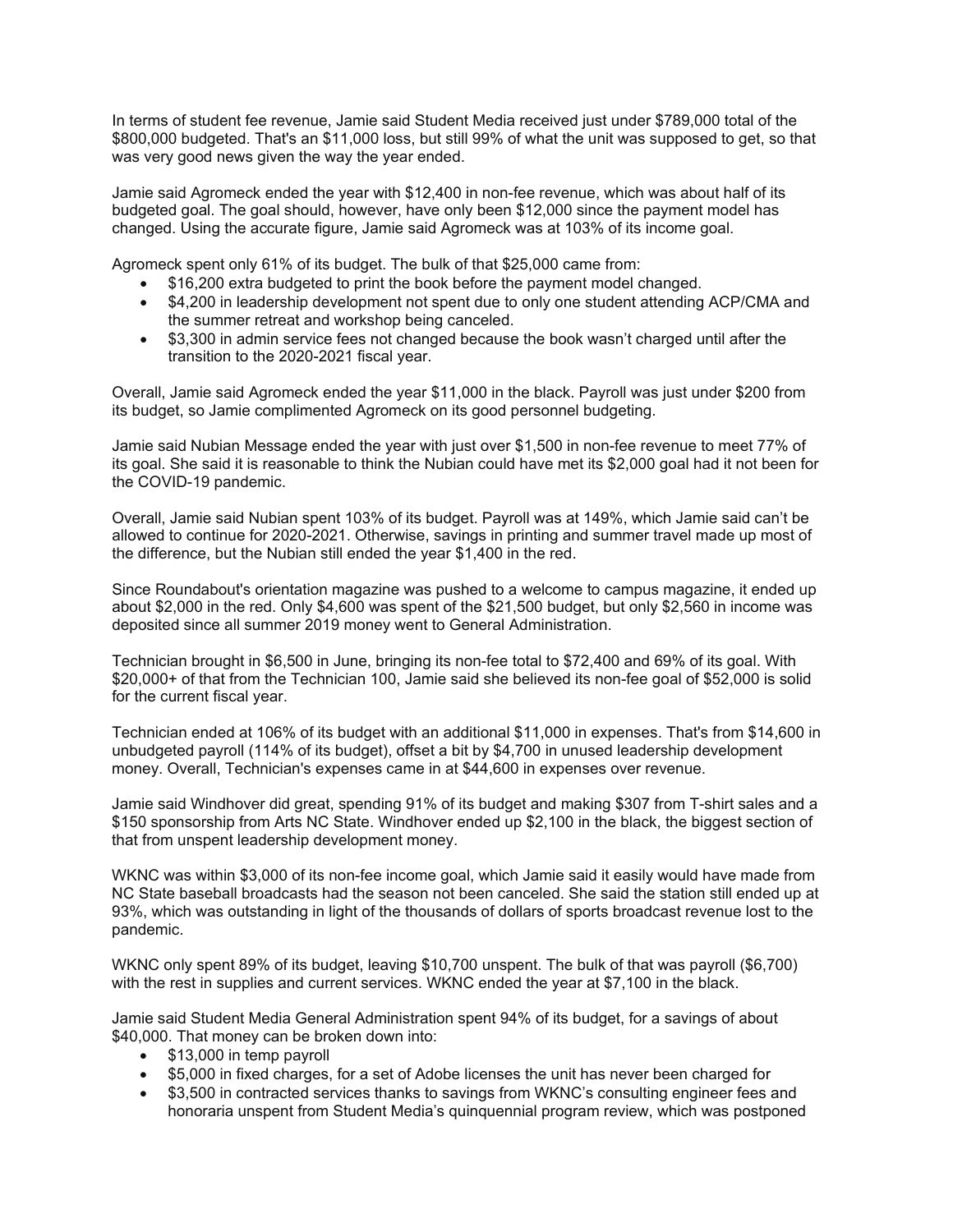due to the pandemic.

• \$22,000 not spent in capital expenses

 In the end, Jamie said since General Administration had budgeted to be \$40,000 over at year's end, it ended up only \$3,000 over.

 Finally, Jamie said, we ended the year with about \$600 in the Student Media Enhancement Fund and \$23,260 in the Technician Century Fund.

### **SEPTEMBER 2020 BUDGET UPDATE**

 Jamie started with a global note on Student Media's admin service fees. They have all be paid, totaling more than \$87,000 for about 9.5% of the current year's budget.

 She said Agromeck received its check from Lifetouch from senior portraits commission. That's not budgeted, so it's just icing on our yearbook cake. She said she revised Agromeck's non-fee expectation to \$9,000 to accommodate the increased sales goal from the outside consultant and business office. She said she adjusted the printing budget to match the new income figure. The 2020 book is on sale in the Student Media e-store and there has been one sale.

 Jamie said Nubian Message has \$180 in income from a full-page ad by the NC State Christian Faculty/Staff Network in its Welcome Back edition. She said Nubian's payroll is at 24% when we are 17% through the year, and pointed out that continual spending at this rate will cause them to go over budget.

 Jamie said \$6,000 was budgeted for the Roundabout welcome to campus issue, and it ended up costing only about \$4,500 so that's good. Roundabout income stood at \$560 as of Sept. 1.

Jamie said Technician's income is at \$1,087, and its payroll is only at 8% so that's great.

Jamie said Windhover has had no notable revenues or expenditures thus far this year.

 Jamie said WKNC had booked about \$1,100 in income and payroll was at 14% as of Sept. 1. She said she was keeping an eye on the payroll so the station doesn't go over.

For General Administration, Jamie said 46% of our fee money has been deposited.

Finally, Jamie noted a \$50 donation to the Technician Century Fund.

 Overall, Jamie said, the unit's total income started off more or less on pace with last year. Non-fee income was at 2%, versus 3% on Aug. 1, 2019. Fee income was at 11% on Aug. 1, versus 13% of the unit's fee income by this time in 2019. Non-fee income was at 6% for Sept. 1, 2019, while it is now at 4%. Fee income was at 44% on Sept. 1, 2019, while we are at 46% now. Jamie said that since the unit receives more in student fees than from non-fees, our total income wass actually at 39% right now while we were at 36% total this time last year.

 In the discussion that followed, Xenna Smith asked about the budgeting process with regard to payroll and how that was determined for each organization. Jamie said that the senior leaders generally consulted with their advisers on any proposed payroll increases and then she and Patrick did their best to incorporate their wishes into the budgets they put forth to the university.

 Tyler asked for clarification of Roundabout's finances, as he said it appeared the magazine had run a loss on its welcome back edition. Jamie said Roundabout didn't get its own project number until September of 2019, which was after all of last year's orientation edition revenue had been booked to General Administration, which was Roundabout's previous home, budgetarily speaking, so it was complicated, and the nature of that transition gave a misleading picture of Roundabout's fiscal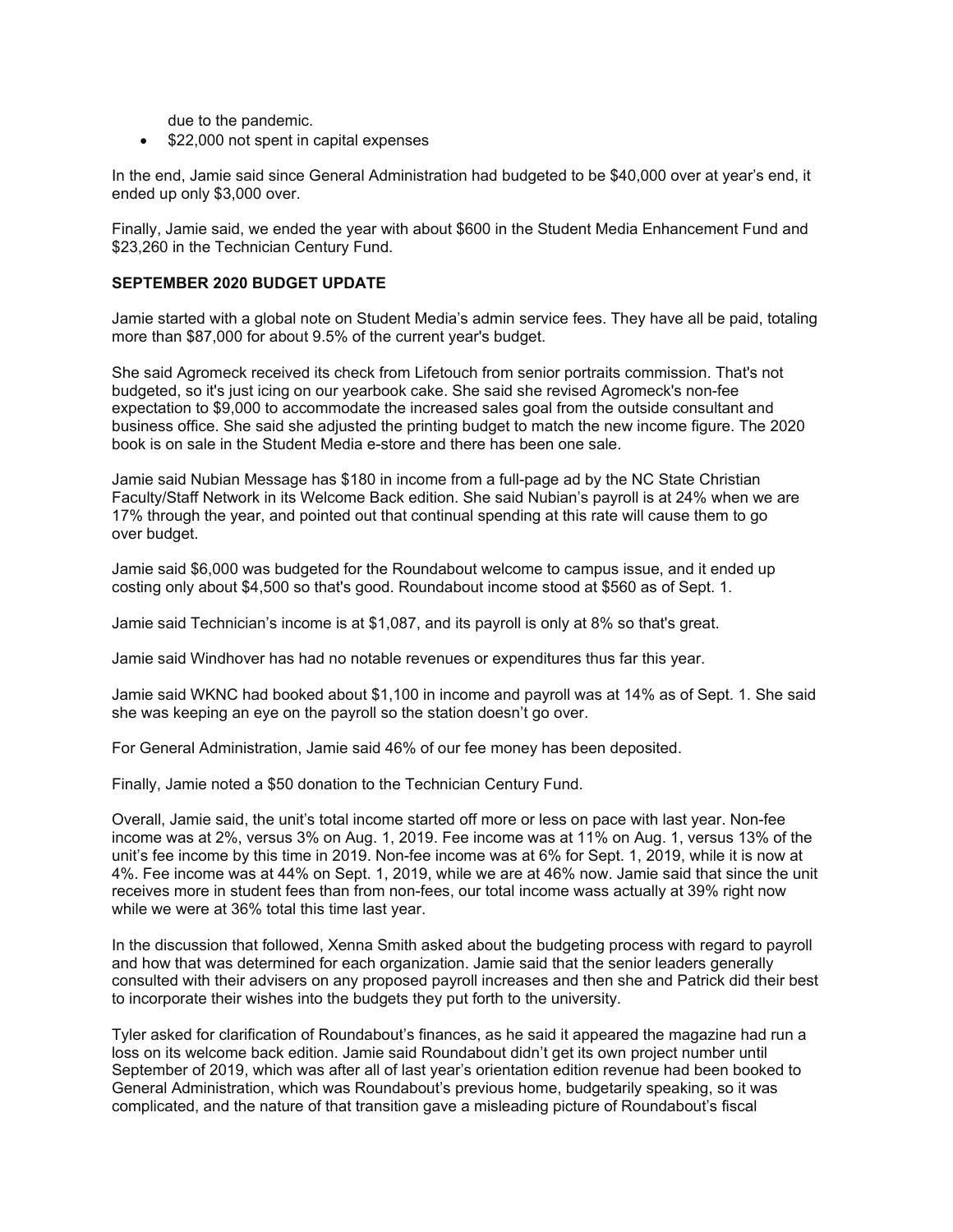situation. Zanna and Patrick added that sales for the welcome back edition had actually gone better none of the money from on-campus departments (which represented the vast majority of the sales for that piece) was reflected on the budget report. Zanna it generally takes a month or two for interdepartmental transfers to show up in the university's accounting system. than expected, with some 12 pages (between \$14,000 and \$15,000 worth) of advertising sold, and

## **STATE OF STUDENT MEDIA 2020-2021**

 Patrick said he decided to read a prepared statement for this year given everything that was going on. That statement is attached here and included as part of these minutes by reference.

 In the discussion that followed, Tyler asked Patrick and the senior leaders how they had balanced in- person and remote work, and each student leader outlined their strategies: an all-remote strategy at Nubian Message, Windhover and Roundabout; an optional in-person model at WKNC; hybrid remote- and-in-person models at Technician and Agromeck; and an in-person model in the Student Business and Marketing Office. All of the leaders also described the various precautions they were taking with regard to social distancing, disinfecting work stations and the like.

 Tyler followed up with questions about Technician's "e-edition," which is essentially a print edition that is posted online but not actually printed. Tyler questioned the use of human resources on such an endeavor. In the discussion that ensued, Rachael Davis, Ellen Meder and Patrick said they had much the same debate about launching the e-edition before ultimately moving forward with it, saying that foregoing any kind of print production process would make resumption of the real thing maximally difficult. In the end, Tyler recommended that Technician continue to evaluate that endeavor moving forward, and Ellen said she would gather some analytics and share them with the board.

# **STUDENT MEDIA CONSTITUTION REFERENDUM**

 Patrick said the Student Senate had passed a resolution placing Student Media's updated constitution on the fall Student Government elections ballot. He said that the resolution ultimately passed without any discussion and only one dissenting vote.

### **REPORT ADDENDA**

 September board reports for all of the organizations were included with the meeting package and are included as part of these minutes by reference.

Addenda included the following:

- • Cameron Motsinger said that while Agromeck would continue its class ring partnership with Balfour, Agromeck staff members would not be tabling with the class ring reps, as this year Balfour was doing its ring consultations by appointment only, but she said that they would have flyers and other information about the yearbook on hand at their table. She said Agromeck was still planning on doing senior portraits and working to procure a space to hold those.
- • Lucas Martin said that the Student Business and Marketing Office was concentrating solely on the transition from print to digital for Technician and Nubian, and said the media consultants had had some success selling underwriting for WKNC. Otherwise, he said the main foci of his team would be the new Technician newsletter in the immediate near term and outdoor advertising immediately thereafter.
- • Elikem Dodor said that since submitting her board report, the Nubian Message staff had met and decided to retain its biweekly schedule for its online-only approach this semester. She said that would start next week.
- • Cliff Maske said that given the uncertainty of Roundabout's print schedule, he planned to focus on building a website and then deciding whether to break new content there instead of just in e-editions of its print product.
- • Rachael said the "welcome" email for its newsletter had gone out Monday to 35,502 recipients, which represents every student email address listed in the student directory. Of those, she said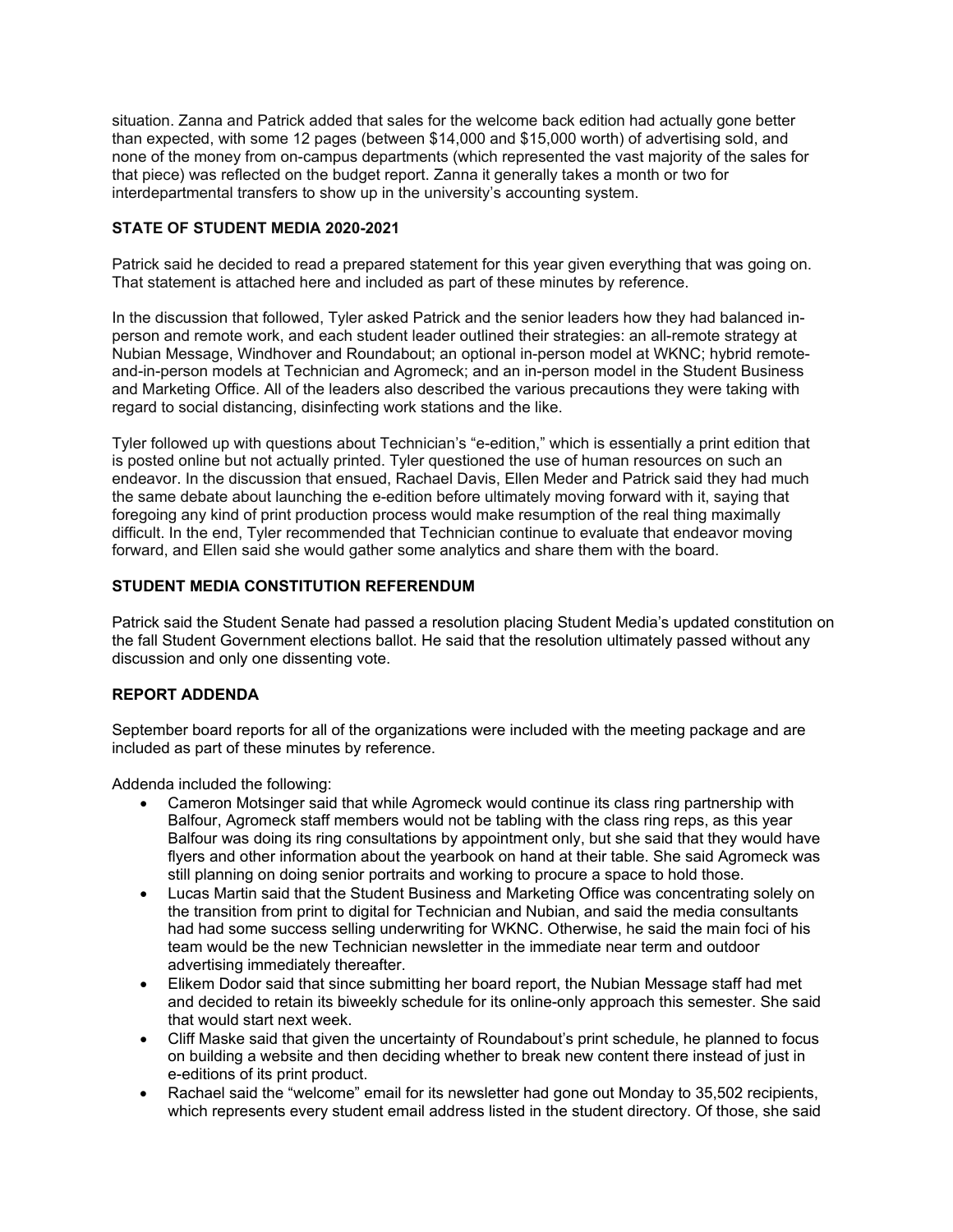18,812 people had opened the newsletter and only 314 had unsubscribed. Ellen encouraged members of the board to subscribe.

- $\bullet$  focusing on the black artistic community at NC State. She said a committee would be working on fine-tuning the concept and that she would update her fellow student leaders as the project • Xenna said that she and her staff are working on an additional short-form publication, a "zine," solidified.
- • Laura said that WKNC had hired a new program director, Molly Dubois, since they submitted their board report, and that the Molly would begin work as soon as she cleared the university's approval process. Jamie added that the station's "dump button," which allows an eight-second delay for DJs to censor problematic content, had been replaced.

### **ADJOURN**

 seconding the motion. The board voted unanimously to adjourn at 8:56 p.m. There being no need for an executive session, Laura moved to adjourn the meeting with Tyler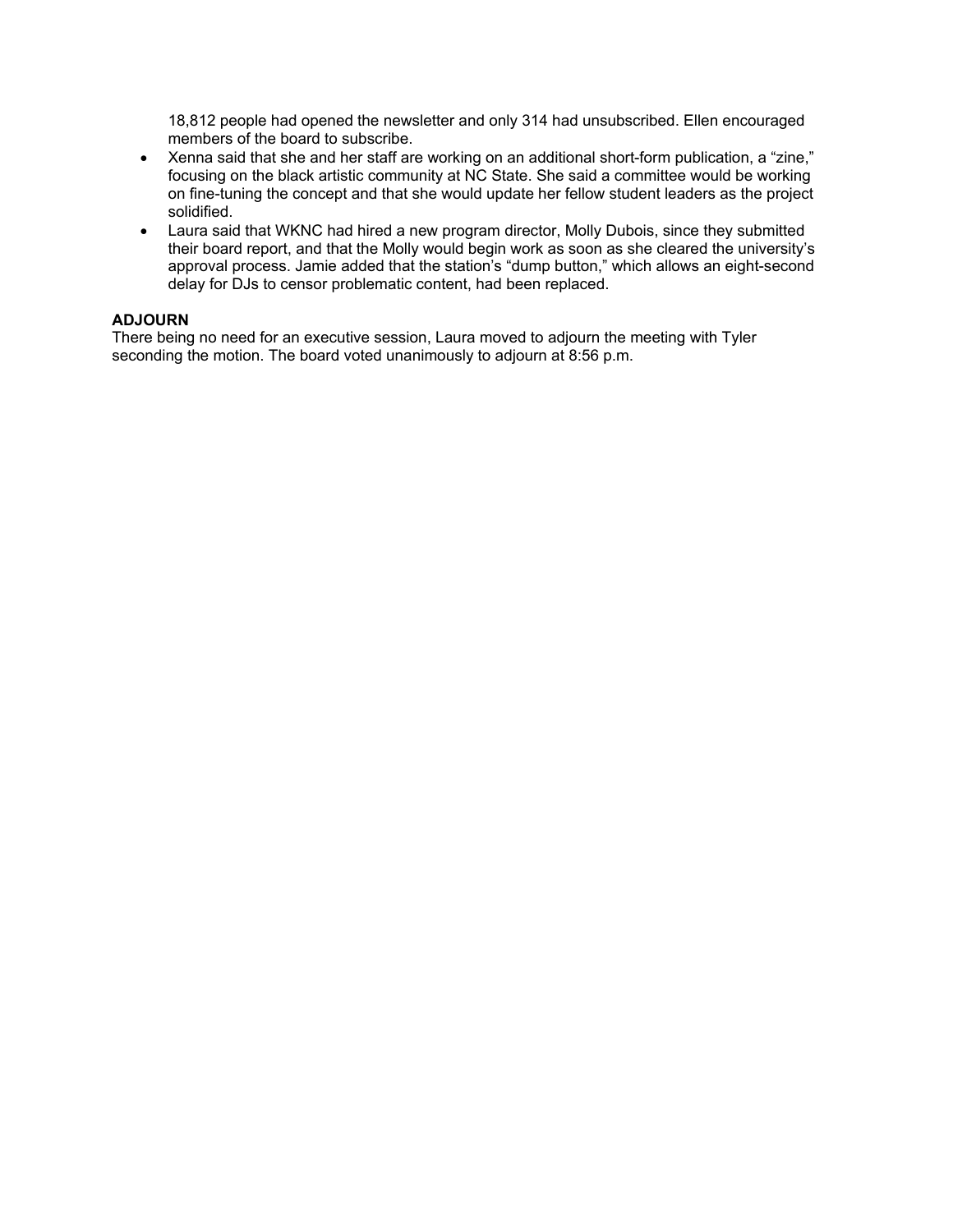# State of Student Media 2020-2021

*Remarks delivered by Patrick Neal, Director of Student Media Advising, to the NC State Student Media Board of Directors at its regular meeting Tuesday, Sept. 8, 2020.* 

 such an unusual year that I thought I'd actually prepare written remarks and read from them tonight, could. I will make sure a copy of these remarks is included with the meeting minutes so our recording Folks, this is usually the part of the meeting where Jamie and I would give a general overview of this year's budget, note any big changes from last year and get on with the rest of the meeting. But this is because there's a lot for all of us to think about, and I wanted to make sure I covered as much of it as I secretary won't have to worry about taking notes and can just listen along with their fellow student leaders.

 We do, of course, have a budget for this year, but I'm not sure how useful it is to get into the specifics of submitted a 2020-2021 budget that saw the unit as a whole running a planned deficit of about \$30,000. Once the pandemic hit, and our students never came back from Spring Break, the state university system issued new guidance lowering estimates for enrollment, for fee collections, and a variety of the lower numbers into the original budget we gave them and re-submitted it on our behalf. That gave able to get us back to what we thought was a good budget under the circumstances, one that reduced our planned deficit from \$70,000 to \$50,000. That included cutting both expenses and expected it, as circumstances have already thrown it into chaos. In February, back before the pandemic, we other variables. At that time, the DASA Budget Office didn't even ask us anything, they just plugged in us a budget deficit of over \$70,000. Jamie subsequently took that budget, sharpened her pencil, and was revenues.

 In many respects, even that "revised-revised-revised" budget is out the window now, even though we're and Technician will throw it off by tens of thousands of dollars on the expenditure side, and on the of the fiscal year will look nothing like what we projected. less than a month into the semester. The full-year printing budgets for Nubian Message, Roundabout revenue side we had budgeted several thousand dollars in outdoor advertising sales that almost surely won't happen now. And that's just two examples. So regardless of what happens or what we do, the end

 In pointing that out, I don't want anyone to get the impression that we can just throw up our hands and budget, at least as compared to years past. Our travel budget is a fraction of what it has been normally, simply because all of our conferences will be virtual this year. There are examples like that in spend money any way we want. Quite the opposite is true: we need to be more careful than we've ever been when it comes to spending money on anything. There's hardly any money for swag in anyone's everybody's budget.

But I did want to point out some big things of note from a budget standpoint.

 First of all, while we were forced to cut almost all of our planned capital expenditures – these are big, expensive things like computers, camera equipment, projects like painting WKNC's tower – there were two that we kept despite the year's uncertainty.

 One is card access readers for all of the suite doors. Our student leaders and staff have probably noticed that there have been facilities workers in the building this week; that's what they're working on. We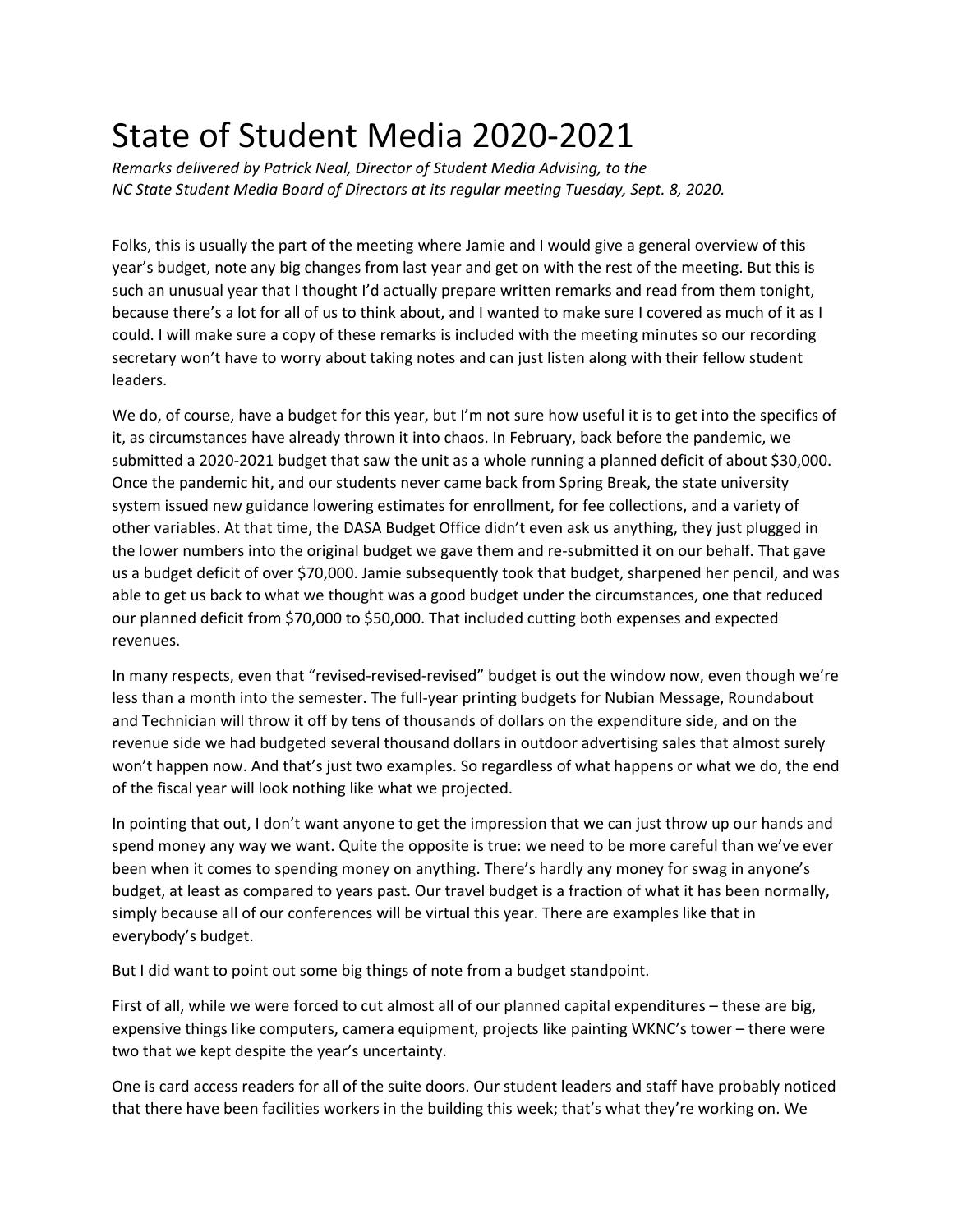pandemic or no pandemic, we still need them just as much as we needed them last year – and given the general state of public discourse in the country right now, probably more so. You can read in Elikem's board report about an email threat she received before classes even started. Thankfully that appears to be some racist crank from out of state, but that doesn't mean that we don't all need to be vigilant about facing positions, and crazy, angry people can develop crazy, angry fixations. The card access readers are just one more way to try and make sure everyone stays safe, and that no one is in our spaces who figured it would be best to pay for the installation costs sooner rather than later. The remainder of that kept this because we had already put it off by a year due to circumstances beyond our control and, our personal safety and the security of our spaces, this year and always. You're in high-profile, publicshouldn't be there. We were also charged for the materials we ordered in last year's budget, so we work should come in at between \$8,000 and \$9,000.

 aside, so that was an offer we couldn't really refuse. Second, demand for those panels is, if anything, stronger than we'd ever guessed. About three weeks ago I sent a note out to my fellow DASA directors and the communication liaisons in all the departments just letting them know that we'd be taking over that business Sept. 1, and that if they were interested they should write us. Within 48 hours we received that's just on campus; we haven't even reached out to off-campus businesses yet. Of course, that was two days before classes went online, foot traffic dropped off to nothing on campus everyone's marketing plans changed accordingly, but the interest is clearly there. When our students return, we over late last month and took some photos of the frames that I'll share to the board listserv when I sent out the draft minutes from this meeting. I don't have a firm ETA, but it won't be long. Once they're done, we plan to get them installed, try to sell some panels, and otherwise use that space to market our The other big project we kept was the outdoor advertising kiosks. For one, once we talked to the fabricator here on campus we realized construction wasn't going to be nearly as expensive as we'd thought – in fact, they're building them for about \$12,000, or less than half of what we set originally set serious inquiries from NC State Athletics, the Gregg Museum, Student Health, Campus Enterprises, the College of Agriculture and Life Sciences, the Counseling Centers, Prevention Services, the McKimmon Center, NC State LIVE, Poole College of Management, and Electrical and Computer Engineering. And need to be ready and looking sharp, and I think we will be. The kiosks are being built right now; I went own groups.

 Beyond those two big capital expenditures, the only other big expenditure categories that I'm really they did last year. So beginning this year, here's what I'm going to do: If it becomes clear that any group we're all going to have a long talk about it. At that point it will be up to the board to decide what happens next. So to our student leaders all I can say is please don't put yourselves or your staff concerned about are the payrolls at the two newspapers. We simply can't let them get out of hand like is going to exceed its payroll for the year, I'm going to pull together a called meeting of this board, and members in that position.

 we should be OK from a budget standpoint this year, even though our end-of-the-year budget won't look anything like what we originally planned. Someone had asked last year about the Media Reserve over the years. It's our "rainy day fund," and it's for sure raining, but we've got enough to last until the So, in summary, unless one specific, catastrophic scenario unfolds – and I'll touch on that momentarily – Fund. Years like this are why we have it, and we're fortunate to have built up such a healthy reserve sun comes out again.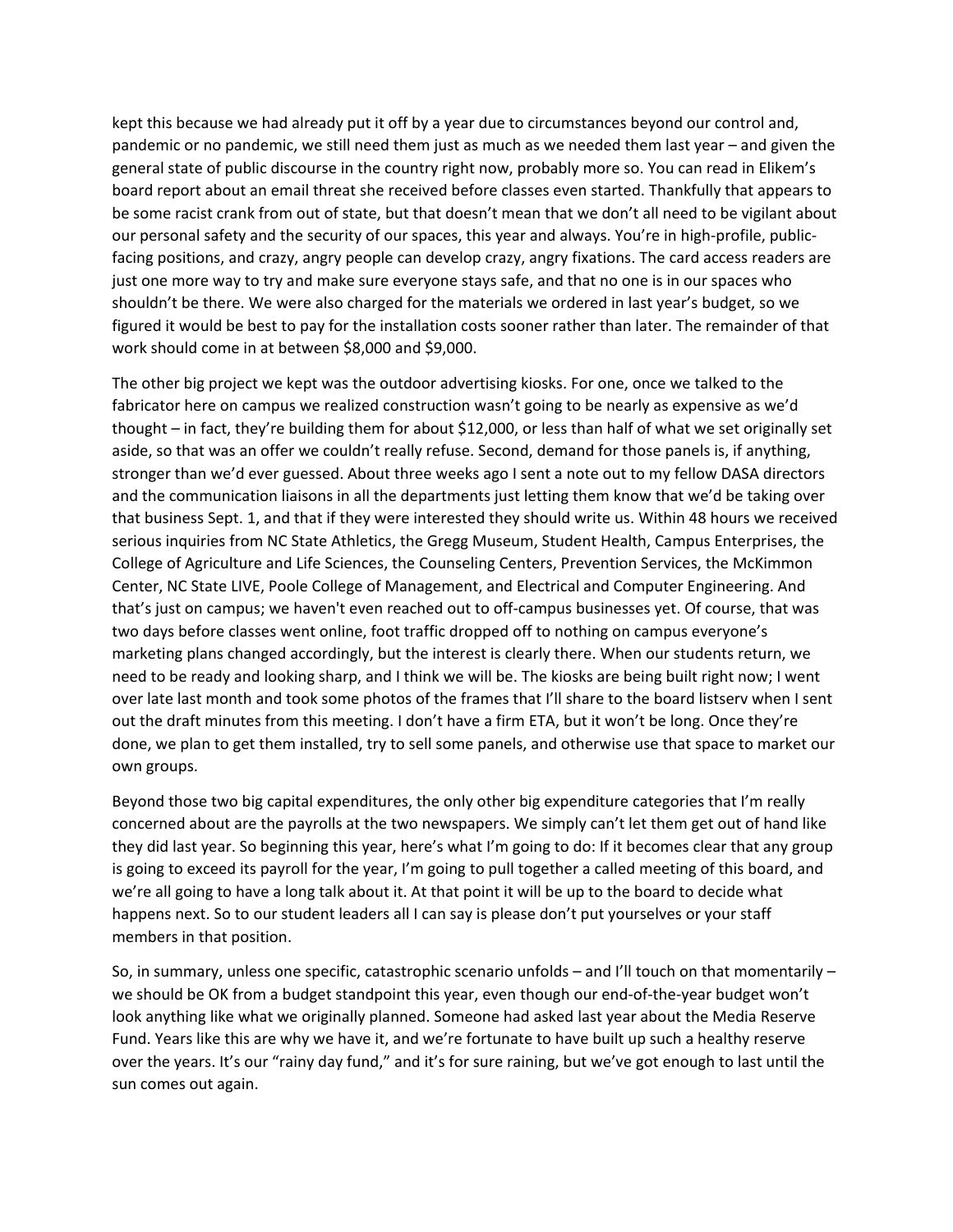At least we do unless something happens to our fee funding. This is the worst-case scenario I mentioned. Let me describe how it might unfold:

 Let's say present trends continue or, God forbid, take a turn for the worse, and NC State has online-only classes in the spring. Now, you all have seen what a contentious debate we've had regarding refunds for things like housing and dining. What if that spotlight of student frustration turns toward student fees? I could certainly see it happening. In fact, I'd be surprised if it DOESN'T happen. If we don't reopen more or less normally in January, I expect students to start asking things like "Why should I pay for a fitness center I won't be on campus to use? Why should I pay for a Student Health Center that I won't be on campus to visit? Why should I pay a transit fee for busses I won't be here to ride? Why should I pay for UAB concerts that won't happen?"

 you ready to write an editorial with the big headline "REFUND OUR FEES" knowing that if those fees go away, Student Media as we know it today may not survive? These are all really good, valid questions. I know I'd certainly be asking them if I were a student. And if and when you approach that story from a coverage standpoint, it's going to be an interesting ethical dilemma for us all, because if those students get what they ask for, and don't pay fees in the spring, I simply don't know what happens then. I don't think anyone does, from Randy Woodson on down. Are

 If that discussion starts happening as I expect it will, I don't know what will happen, but I do take solace in two things:

 departments than us that will be in FAR deeper crisis than we could ever fathom. They don't have a big reserve like we do, and they'll be losing hundreds of dollars a student, not the \$26.25 we stand to lose. I can't believe the university would let those departments collapse – it couldn't really – so I just have to thought to hang your hopes on, but that's the sort of year it could turn out to be. Number one, if the university didn't collect student fees for one semester, there are much bigger have faith that whatever is done to bail them out would bail us out as well. That's sort of a pitiful

 for, pandemic or no pandemic. Technician and Nubian Message are still here, still reporting the news and speaking truth to power every single day. WKNC is still on the air 24/7/365. There will still be an Agromeck and Windhover this year. And while Roundabout may not have another print edition this year, it will give Cliff and his staff a chance to build out their digital assets to a level comparable to our other groups. And not only that, think of all the opportunities we continue to offer students who come and work with us. You are all still giving the people their money's worth, folks, and as long as you continue to do so, you will be in an enviable position compared to fee-funded organizations that have to But number two – and be with me here – we are different from those departments. There is absolutely no reason we can't fulfill our ethical and fiduciary responsibilities to give the students what they've paid depend on brick, mortar and buses to render their services.

 The only thing that can truly derail us is the same thing that's derailed everything else at NC State this year, and that is, of course, this damn virus. I have been extremely gratified to see everyone wearing their masks, keeping their distance, washing their hands, wiping things down, all those things we're happens out in the rest of the world, and that's what scares me. To my knowledge – and that phrase is doing a lot of work here – only two Student Media students have tested positive, but under certain supposed to be doing. But while we can control what happens within our walls, we can't control what circumstances just one positive result can shut a group down, possibly for a couple of weeks. That's why